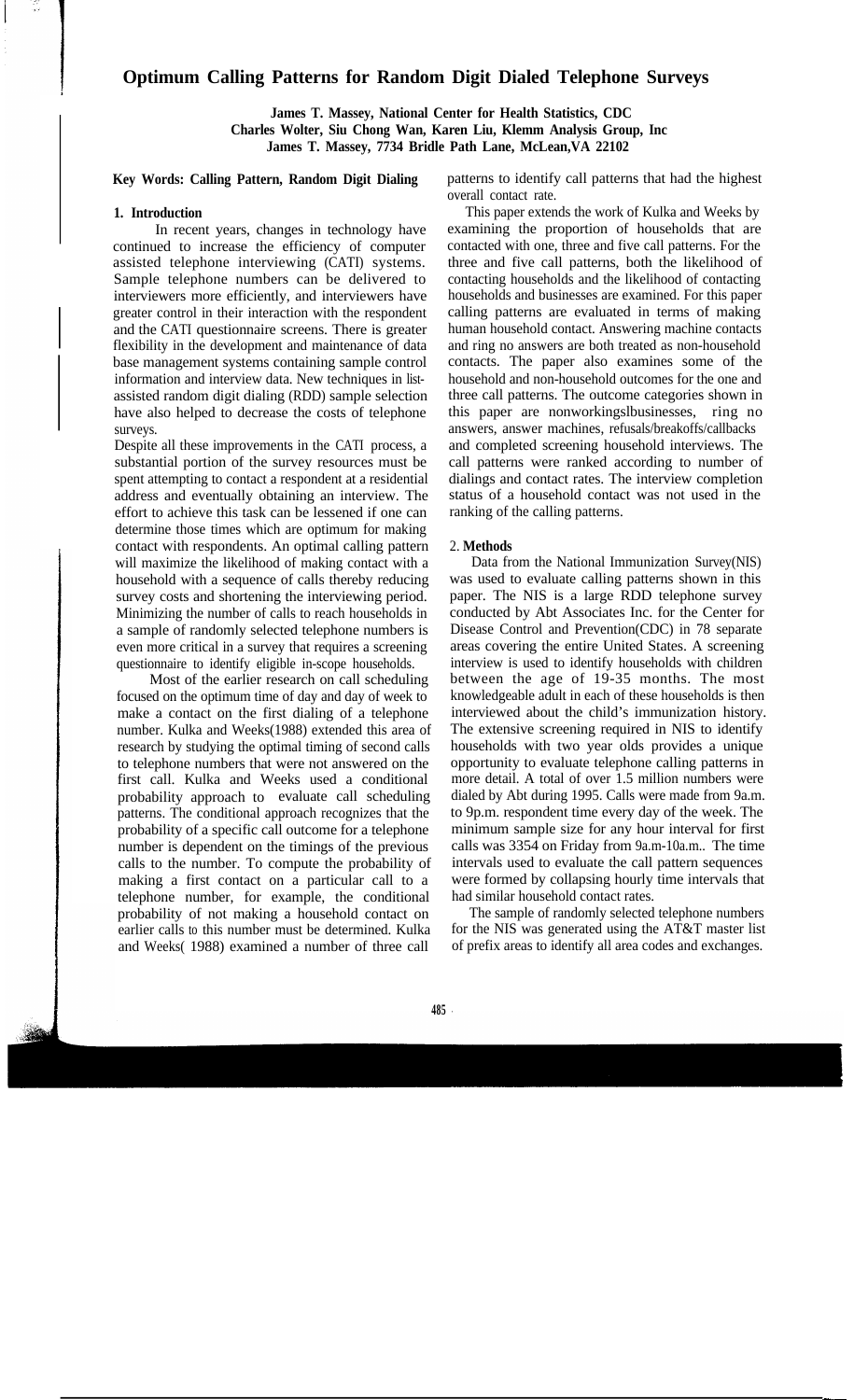The sample of numbers was prescreened for nonworking and known business numbers. Directory listings were also used to delete banks of numbers with zero directory listings. The 1994 and 1995 NIS final dialing results indicate that approximately 60 percent of the telephone numbers dialed were residential household numbers.

By knowing the expected number of households in the sample one can estimate the proportion of households that are contacted for any given calling pattern. For each call made in a calling pattern, one can estimate the contact probability of making the first human contact using the NIS data. The probability for each call in the calling pattern are summed and then divided by the proportion of numbers that are households. A similar calculation is made for contacting a household or business.

### 3. **Results**

Table 1 presents the percentage of households that are contacted on the first call. For example, for first calls made between 9a.m and 10 a.m. on Monday, 52 percent of the households in the sample would be reached. Table 1 confirms what other research has already shown. For first calls, one reaches a higher proportion of households on weekday nights. a lower proportion of households are reached from midmorning to early afternoon on weekdays, and a reasonably high proportion of households can be reached at any time on Saturday and Sunday.

Table 2 shows the distribution of first call outcomes by time of day and day of week. As one might expect refusals and other pending cases (breakoffs, appointments, callbacks) are higher at night and on weekends. Unfortunately, these are the best times to reach sample persons. There is clearly a trade-off between the best times to contact households and best times to gain a respondent's cooperation.

Table 3 presents the results of three call patterns. The patterns are ranked by household contact, household or business contact, and number of dialings. The sum of the 3 rankings is used to order the patterns shown in Table 3. Approximately 86 percent of households can be reached in 3 calls using the best calling patterns. In general, the best calling patterns have two or more calls on weekends. early evenings, and nights. The poorest performing patterns have two or more weekday calls.

Table 4 looks at selected outcomes for the three call patterns. For the three call patterns, the best patterns in terms of contact are only slightly worse in terms of refusals, breakoffs, and callbacks. The difference between the best and worse contact patterns are only a couple of percentage points different for refusals, other

pending cases, and households with completed screening interviews. Further analysis shows that refusals and other pending outcomes (breakoffs/ appointments/ callbacks) have a high negative correlation. When these hvo categories are combined, there are only small difference between any of the three call patterns.

Table 5 presents the results for the 50 best overall five call patterns. A total of 684 five call patterns were analyzed, but could not be shown because of space limitations. The best five call patterns reach approximately 90 percent of households in the survey. In contrast, the worst five call pattern, DDDDD, reaches 75 percent of the households in the sample and requires 15 percent more dialings. One common feather among the 50 best patterns is that none of them contain more than one daytime weekday dialing.

### 4. **Discussion**

Because of space limitations, a number of research results could not be shown. One finding not shown is that call patterns that are best for reaching ring no answers(RNA) are also best for reaching answering machines (AM). Human contacts for previous AM outcomes: however, are reached at a much faster rate than the RNA. A general conclusion reached about call scheduling is that the best patterns for household contact have a predominant mix of weeknight and weekend calls. Having a single daytime call among the first five calls is advisable, preferably among the first 3 calls. The weekday calls are better at reaching businesses and result in fewer refusals and breakoffs, but only slightly. There appears to be a wide range of good patterns to choose from, or stated in another way, avoid patterns with a signiticant percentage of weekday daytime calls.

The relative efficiency of the best call patterns versus those not so good cannot be adequently evaluated with the results shown in this paper. To study efficiency, one needs to fix either the percent of households (or households/businesses) contacted or the number of dialings. This is best accomplished by contrasting call patterns with different number of calls. For example, the five call patterns that contact the same percent of households that the best of the three call patterns contact, require approximately 22 percent dialings. It does appear that good call scheduling and proper distribution of interviews across shifts can be an effective method to help control the cost of telephone interviewing. There are, however, many other factors that determine the overall efficiency of a well managed RDD data collection operation that were not discussed in this paper.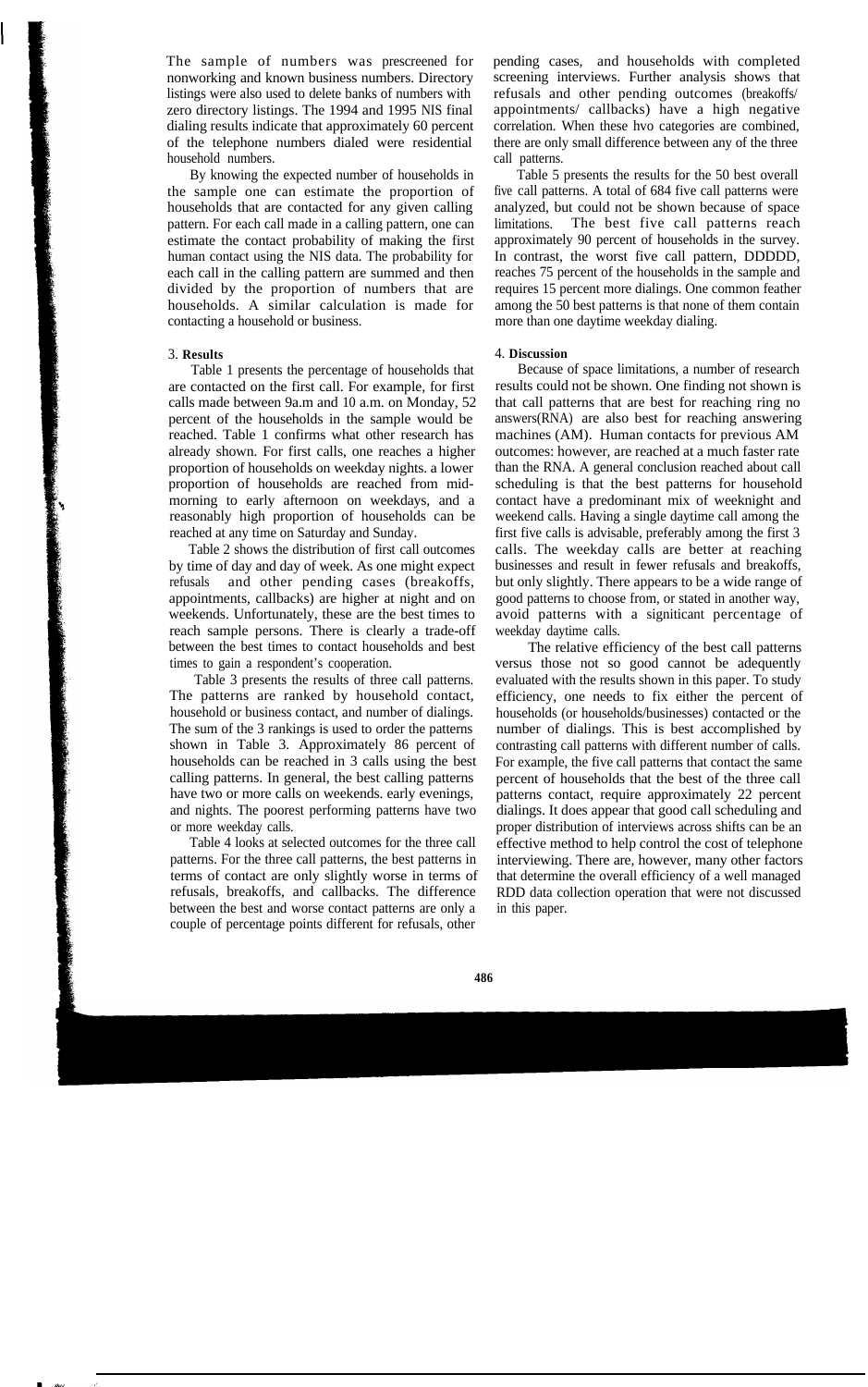#### 5. References

Kulka, R.A. and Weeks, M.F. (1988): Toward the Development of Optimal Calling Protocols for Telephone Surveys: A Conditional Probabilities Approach. Journal of Official Statistics, Vol 4 No 4, pp. 319-332.

| <b>Time of Day</b>                                      | Day of Week |         |           |          |      |                 |        |
|---------------------------------------------------------|-------------|---------|-----------|----------|------|-----------------|--------|
|                                                         | Nlonday     | Tuesday | Wednesday | Thursday |      | Fridav Saturdav | Sunday |
| $9am-10am$                                              | 52.0        | 48.3    | 49.0      | 45.6     | 49.3 | 60.7            | 66.7   |
| $10am-1lam$                                             | 13.4        | 40.2    | 41.6      | 40.8     | 43.0 | 59.3            | 59.2   |
| $11am-12pm$                                             | 42.2        | 39.4    | 41.2      | 40.4     | 42.9 | 55.5            | 54.3   |
| $12pm$ lpm                                              | 42.5        | 40.3    | 42.4      | 40.8     | 12.7 | 54.1            | 54.2   |
| $1pm-2pm$                                               | 43.5        | 40.0    | $-10.1$   | 40.5     | 11.6 | 53.5            | 55.4   |
| $2pm-3pm$                                               | 41.1        | 42.5    | 31.7      | 42.9     | 42.9 | 52.6            | 54.1   |
| $3pm-4pm$                                               | 43.2        | 46.0    | 44.6      | 44.5     | 45 6 | 52.8            | 54.4   |
| $4 \text{ pm}$ 5pm                                      | 51.6        | 52.9    | 50.4      | 49.2     | 51.6 | 51.5            | 55.9   |
| $5\,\mathrm{p}\,\mathrm{m}$ -6 $\mathrm{p}\,\mathrm{m}$ | 58.1        | 56.5    | 58.0      | 56.4     | 56 2 | 51.3            | 57.0   |
| $6 \text{pm} 7 \text{pm}$                               | 599         | 58.3    | 60.4      | 59.1     | 56 3 | 55.4            | 58.4   |
| $7 \text{ pm}$ 8pm                                      | 61.1        | 60.9    | 59.5      | 58.8     | 53 9 | 57.1            | 62.1   |
| 8pm-9pm                                                 | 65.5        | 65.3    | 63.4      | 64.6     | 56.9 | 60.7            | 66.6   |

*Table 1. Percent of Households That Answer First Call by Time of Day and Day of Week* 

Note. Answer machine is considered unanswered telephone number.

## *Table 2. Outcomes of First Calls by Time of Day and Day of Week (Percent)*

| <b>Outcome by</b> Time of Day     | Day of Week |         |                                           |      |      |      |      |
|-----------------------------------|-------------|---------|-------------------------------------------|------|------|------|------|
|                                   | Monday      | Tuesday | Wednesday Thursday Friday Saturday Sunday |      |      |      |      |
| Nonworkings/Businesses            |             |         |                                           |      |      |      |      |
| 9am-12pm                          | 31.5        | 31.7    | 31.6                                      | 31.3 | 29.5 | 25.4 | 26.6 |
| 12pm-3pm                          | 32.4        | 32.9    | 31.0                                      | 31.3 | 30.1 | 26.3 | 26.8 |
| 3pm- 6pm                          | 30.8        | 30.3    | 29.8                                      | 30.3 | 2s.s | 25.9 | 27.4 |
| 6pm-9pm                           | 25.0        | 25.1    | 27.1                                      | 27.6 | 27.2 | 25.7 | 27.2 |
| Ring No Answers                   |             |         |                                           |      |      |      |      |
| 9am-12pm                          | 23.5        | 24.3    | 24.2                                      | 23.1 | 24.1 | 24.6 | 24.6 |
| $12pm-3pm$                        | 23.0        | 23.2    | 24.5                                      | 24.1 | 24.3 | 25.4 | 25.3 |
| 3pm- 6pm                          | 22.7        | 22.3    | 23.1                                      | 23.1 | 23.8 | 25.3 | 24.8 |
| 6pm-9pm                           | 22.8        | 22.9    | 23.6                                      | 23.2 | 24.4 | 25.2 | 23.3 |
| Answer Machines                   |             |         |                                           |      |      |      |      |
| 9am-12pm                          | 18.6        | 19.4    | 18.8                                      | 20.5 | 20.0 | 15.5 | 14.3 |
| $12pm-3pm$                        | 19.2        | 19.5    | 19.6                                      | 19.9 | 19.8 | 16.2 | 15.2 |
| 3pm- 6pm                          | 15.3        | 15.6    | 15.7                                      | 16.0 | 15.8 | 15.6 | 14.3 |
| 6pm-9pm                           | 11.S        | 12.0    | 12.3                                      | 12.5 | 15.0 | 14.7 | 11.8 |
| Refusals/Breakoffs/CalIbacks      |             |         |                                           |      |      |      |      |
| 9am-12pm                          | 6.6         | 6.6     | 6.4                                       | 6.6  | 7.0  | 9.6  | 9.8  |
| 12pm- 3pm                         | 6.8         | 6.9     | 6.4                                       | 6.4  | 6.7  | 8.6  | 9.0  |
| 3pm- 6pm                          | 8.9         | 8.9     | 8.9                                       | 8.4  | 8.7  | 9.4  | 9.3  |
| 6pm-9pm                           | 10.3        | 10.1    | 10.2                                      | 10.2 | 96   | 10.4 | 10.3 |
| Completed Screening<br>Interviews |             |         |                                           |      |      |      |      |
| $9am-12pm$                        | 19.8        | 18.0    | 19.0                                      | 18.2 | 19.1 | 25.0 | 24.7 |
| 12pm-3pm                          | 18.7        | 17.6    | 18.5                                      | 18.4 | 18.7 | 23.5 | 23.7 |
| 3pm- 6pm                          | 22.5        | 22.9    | 22.6                                      | 22.2 | 23.0 | 23.7 | 24.2 |
| 6pm-9pm                           | 27.1        | 26.9    | 26.5                                      | 26.5 | 23.9 | 24.0 | 27.4 |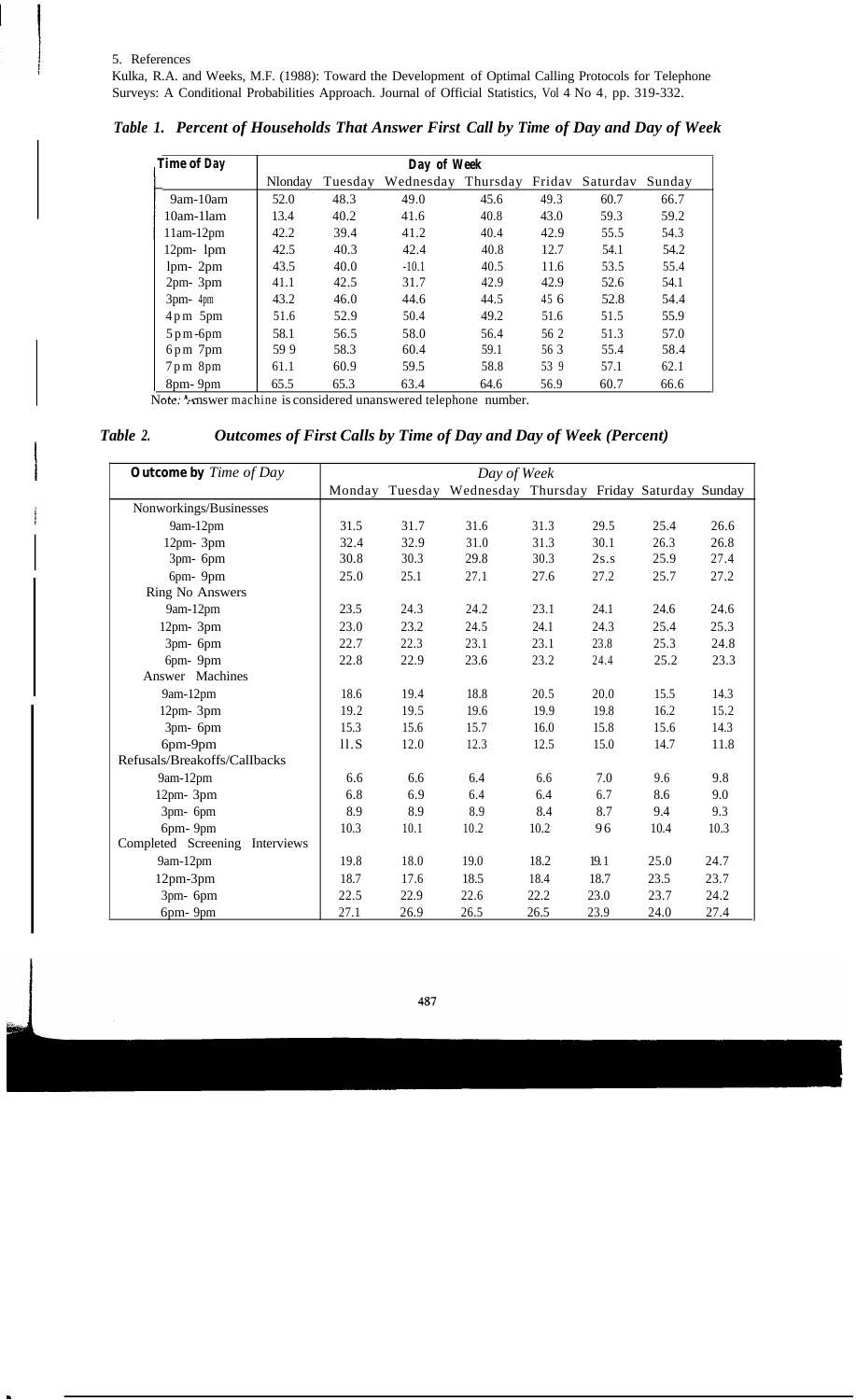# **Table 3.** *Percent of Households and Businesses Contacted on First Three Calls*

**( D: 9am-3pm M-F / T: 3pm-6pm M-F / N: 6pm-9pm M -F / W: Weekend )** 

| Calling<br>Pattern       | Overall<br>Rank         | Percent<br>оf<br>HH<br>Contacted | Rank<br>For $(3)$       | Percent of<br>HH/Business | Rank<br>For<br>(5)      | Dials*+<br>Average<br>Number<br>Per | Rank<br>F o r           |
|--------------------------|-------------------------|----------------------------------|-------------------------|---------------------------|-------------------------|-------------------------------------|-------------------------|
|                          |                         |                                  |                         | Contacted                 |                         |                                     |                         |
| (1)                      | (2)                     | (3)                              | (4)                     | (5)                       | (6)                     | (7)                                 | (8)                     |
| WTN                      | $\mathbf{1}$            | 86.1                             | $\overline{\mathbf{2}}$ | 84.7                      | 1                       | 1.78                                | 20                      |
| WNT                      | 2                       | 85.1                             | 5                       | 84.0                      | 3                       | 1.78                                | 21                      |
| TNW                      | 3                       | 84.2                             | 10                      | 83.1                      | 6                       | 1.76                                | 14                      |
| <b>NNT</b>               | $\overline{\mathbf{4}}$ | 83.6                             | 13                      | 82.2                      | 16                      | 1.74                                | $\overline{\mathbf{2}}$ |
| NTN                      | 5                       | 83.1                             | 15                      | 82.2                      | 19                      | 1.74                                | $\mathbf 1$             |
| <b>NND</b>               | 6                       | 82.6                             | 20                      | 82.4                      | 14                      | 1.74                                | 3                       |
| WND                      | $\overline{7}$          | 83.6                             | 12                      | 84.0                      | $\pmb{4}$               | 1.78                                | 23                      |
| WDN                      | 8<br>9                  | 03.7                             | 11                      | 84.3                      | $\overline{\mathbf{2}}$ | 1.80                                | 30                      |
| TWN                      | 10                      | 83.1<br>86.0                     | 16<br>3                 | 82.6<br>82.2              | 10<br>18                | 1.78<br>1.79                        | 22                      |
| <b>WNN</b><br><b>NTW</b> | 11                      | 82.4                             | 21                      | 81.6                      | 26                      | 1.75                                | 28<br>4                 |
| <b>NNW</b>               | 12.5                    | 84.9                             | 6                       | 80.9                      | 37                      | 1.75                                | 9                       |
| <b>NWD</b>               | 12.5                    | 81.9                             | 25                      | 82.3                      | 15                      | 1.76                                | ${\bf 12}$              |
| <b>NDN</b>               | 14                      | 81.6                             | 27                      | 82.1                      | 22                      | 1.75                                | 5                       |
| NWT                      | 15.5                    | 83.0                             | 18                      | 81.6                      | 25                      | 1.76                                | 13                      |
| WWT                      | 15.5                    | 84.4                             | 8                       | 82.6                      | 8                       | 1.82                                | 40                      |
| TNN                      | 17                      | 83.1                             | 17                      | 82.0                      | 23                      | 1.77                                | 17                      |
| <b>NWN</b>               | 18                      | 84.7                             | 7                       | 81.0                      | 3.5                     | 1.77                                | 16                      |
| WTT                      | 19                      | 82.3                             | 22                      | 82.6                      | 9                       | 1.80                                | 29                      |
| <b>NDW</b>               | 20.5                    | 81.3                             | 30                      | 81.9                      | 24                      | 1.75                                | 8                       |
| <b>NNN</b>               | 20.5                    | 04.3                             | 9                       | 80.4                      | 43                      | 1.76                                | 10                      |
| <b>DNN</b>               | 23                      | 82.3                             | 23                      | 83.2                      | 5                       | 1.81                                | 36                      |
| TTN                      | 23                      | 81.8                             | 26                      | 82.4                      | 13                      | 1.78                                | 25                      |
| <b>WWN</b>               | 23                      | 86.3                             | $\mathbf 1$             | 82.1                      | 21                      | 1.82                                | 42                      |
| <b>WWD</b>               | 25                      | 82.9                             | 19                      | 82.9                      | $\sqrt{7}$              | 1.82                                | 39                      |
| TNT                      | 26                      | 81.3                             | 29                      | 81.5                      | 29                      | 1.77                                | 18                      |
| <b>DNW</b>               | 27                      | 81.6                             | 28                      | 82.5                      | 11                      | 1.82                                | 38                      |
| NTT                      | 28.5                    | 80.6                             | 34                      | 80.9                      | 39                      | 1.75                                | 7                       |
| WDT                      | 28.5                    | 80.9                             | 31                      | 82.5                      | 12                      | 1.81                                | 37                      |
| NTD                      | 30                      | 79.7                             | 41                      | 81.0                      | 34                      | 1.75                                | 6                       |
| NDT                      | 31.5                    | 80.0                             | 39                      | 81.1                      | 33                      | 1.76                                | 11                      |
| TWW                      | 31.5                    | 81.9                             | 24<br>38                | 81.1<br>81.1              | 32<br>31                | 1.79<br>1.78                        | 27                      |
| TND<br><b>NWW</b>        | 33<br>34                | 80.1<br>83.2                     | 14                      | 79.2                      | 52                      | 1.78                                | 19<br>24                |
| www                      | 35                      | 85.6                             | $\pmb{4}$               | 80.6                      | 41                      | 1.84                                | 46                      |
| WTD                      | 36                      | 80.4                             | 36                      | 81.5                      | 27'                     | 1.81                                | 34                      |
| DTN                      | 37.5                    | 80.6                             | 33                      | 82.2                      | 17                      | 1.85                                | 50                      |
| <b>DWN</b>               | 37.5                    | 80.8                             | 32                      | 02.2                      | 20                      | 1.84                                | 48                      |
| TWT                      | 39                      | 80.5                             | 35                      | 81.0                      | 36                      | 1.80                                | 31                      |
| TTW                      | 40                      | 79.9                             | 40                      | 80.9                      | 38                      | 1.79                                | 26                      |
| NDD                      | 41                      | 77.9                             | 47                      | 79.8                      | 46                      | 1.77                                | 15                      |
| DNT                      | 42                      | 79.5                             | 42                      | 81.3                      | 30                      | 1.82                                | 43                      |
| <b>DWW</b>               | 43                      | 80.2                             | 37                      | 81.5                      | 28                      | 1.85                                | 51                      |
| TWD                      | 44                      | 78.7                             | 44                      | 80.5                      | 42                      | 1.80                                | 32                      |
| TDN                      | 45                      | 79.0                             | 43                      | 80.8                      | 40                      | 1.82                                | 41                      |
| TTT                      | 46                      | 77.5                             | 49                      | 79.3                      | 51                      | 1.80                                | 33                      |
| TDW                      | 47                      | 77.8                             | 48                      | 79.7                      | 48                      | 1.83                                | 44                      |
| WDD                      | 48                      | 77.4                             | 50                      | 79.7                      | 47                      | 1.83                                | 45                      |
| DTW                      | 50                      | 78.5                             | 45                      | 80.3                      | 44                      | 1.86                                | 54                      |
| DWT                      | 50                      | 78.1                             | 46                      | 80.0                      | 45                      | 1.86                                | 52                      |
| TTD                      | 50                      | 76.0                             | 54                      | 78.5                      | 54                      | 1.81                                | 35                      |
| DND                      | 52                      | 77.1                             | 51                      | 79.4                      | 50                      | 1.84                                | 47                      |
| DDN                      | 53                      | 76.9                             | 52                      | 79.6                      | 49                      | 1.91                                | 58                      |
| <b>DTT</b>               | 54.5                    | 76.7                             | 53                      | 79.1                      | 53                      | 1.87                                | 55                      |
| TDT                      | 54.5                    | 75.1                             | 56                      | 77.5                      | 56                      | 1.84                                | 49                      |
| DWD                      | 56                      | 75.3                             | 5.5                     | 78.0<br>77.4              | 55<br>57                | 1.87                                | 56                      |
| DDW                      | 58                      | 74.3                             | 57                      | 76.4                      | 58                      | 1.93                                | 59                      |
| DTD                      | 58                      | 73.2                             | 58<br>60                | 75.1                      | 60                      | 1.89                                | 57                      |
| TDD<br>DDT               | 58<br>60                | 72.0<br>72.5                     | 59                      | 76.0                      | 59                      | 1.86<br>1.94                        | 53<br>60                |
| DDD                      | 61                      | 66.3                             | 61                      | 70.8                      | 61                      | 1.97                                | 61                      |
|                          |                         |                                  |                         |                           |                         |                                     |                         |

**\* Overall rank is based on the sum of individual ranks (4)+(6)+(8).** 

**\*\* Numerator includes noncontacted numbers after three Call attempts.**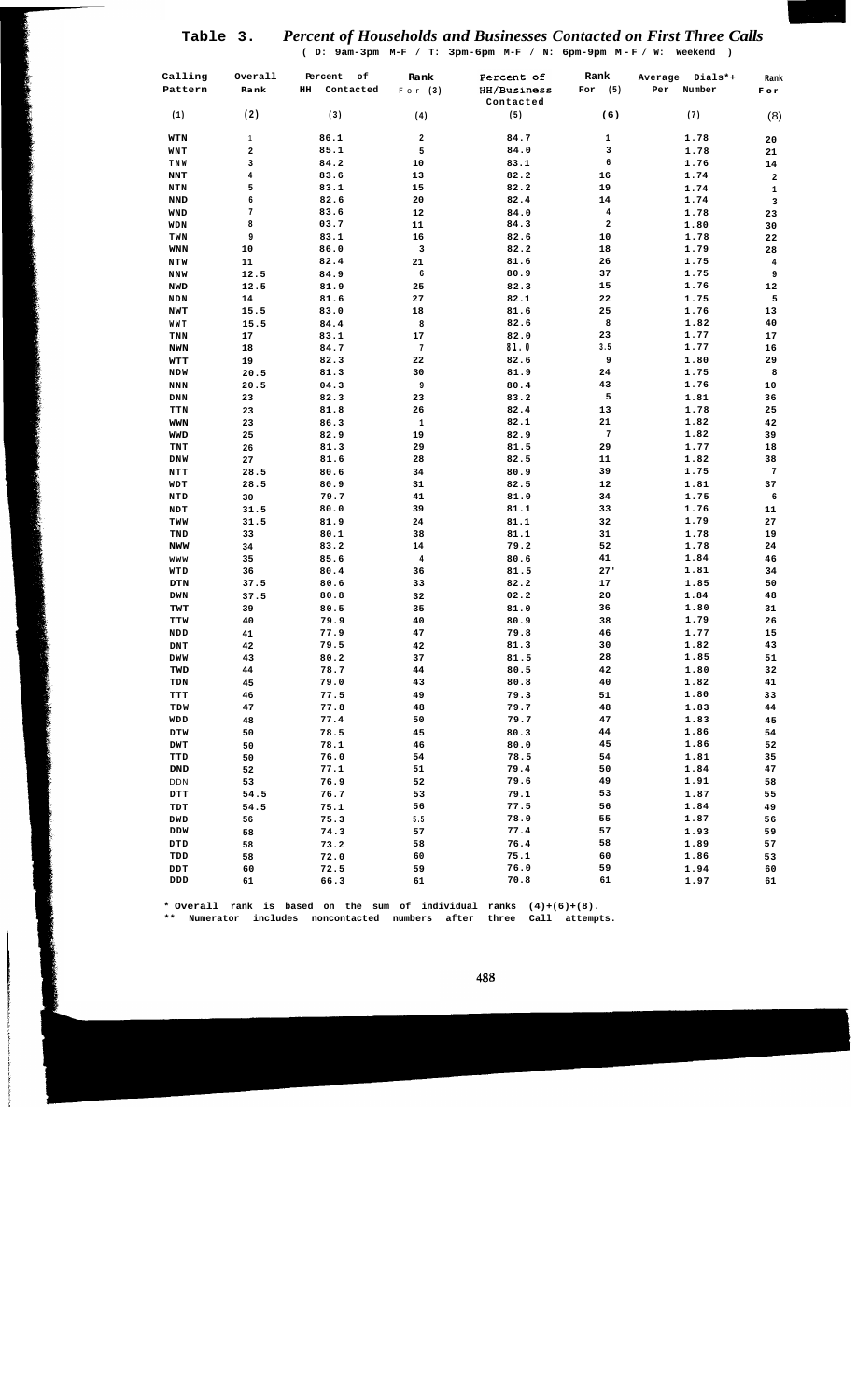# Table 4. *Selected Outcomes For Three Cdl Patterns based on Initial Household Contacts (HHC) on First Three Calls*

(D: 9am-3pm M-F / T:3pm-6pm M-F / 6pm-9pm M-F / W: Weekend )

| Calling<br>Pattern                          | % Completed screening<br>Interview on HHC<br>for First 3 Calls | % Refusal<br>on HHC for<br>First 3 Calls | % Breakoff/CallbacX/<br>Appointment/Language Barrier<br>on HHC for First 3 Calls | % Refusal/Pendings<br>on HHC for<br>First 3 Calls |
|---------------------------------------------|----------------------------------------------------------------|------------------------------------------|----------------------------------------------------------------------------------|---------------------------------------------------|
|                                             | (1)                                                            | (2)                                      | (3)                                                                              | $(4)=(2)+(3)$                                     |
| WTN                                         | 72.8                                                           | 12.8                                     | 14.4                                                                             | 27.2                                              |
| WNT                                         | 72.5                                                           | 13.6                                     | 13.9                                                                             | 27.5                                              |
| TNW                                         | 73.0                                                           | 11.9                                     | 15.1                                                                             | 27.0                                              |
| <b>NNT</b>                                  | 72.7                                                           | 13.7                                     | 13.6                                                                             | 27.3                                              |
| <b>NTN</b>                                  | 72.5                                                           | 13.6                                     | 14.0                                                                             | 27.5                                              |
| <b>NND</b>                                  | 72.6                                                           | 13.6                                     | 13.8                                                                             | 27.4                                              |
| WND                                         | 72.6                                                           | 13.5                                     | 14.0                                                                             | 27.4                                              |
| WDN                                         | 73.1                                                           | 12.9                                     | 14.0                                                                             | 26.9                                              |
| TWN                                         | 73.1                                                           | 11.8                                     | 15.1                                                                             | 26.9                                              |
| WNN                                         | 72.6                                                           | 13.5                                     | 13.9                                                                             | 27.4                                              |
| NTW                                         | 72.4                                                           | 13.4                                     | 14.2                                                                             | 27.6                                              |
| NNW                                         | 72.7                                                           | 13.8                                     | 13.6                                                                             | 27.3                                              |
| NWD                                         | 72.3                                                           | 13.7                                     | 14.0                                                                             | 27.7                                              |
| <b>NDN</b>                                  | 72.5                                                           | 13.5                                     | 14.0                                                                             | 27.5                                              |
| NWT                                         | 72.0                                                           | 13.7                                     | 14.3                                                                             | 28.0                                              |
| WWT                                         | 72.5                                                           | 13.8                                     | 13.7                                                                             | 27.5                                              |
| $\operatorname{TNN}$                        | 73.5                                                           | 11.8                                     | 14.6                                                                             | 26.5                                              |
| NWN                                         | 72.1                                                           | 13.9                                     | 14.0                                                                             | 27.9                                              |
| WTT                                         | 72.4                                                           | 13.1                                     | 14.5                                                                             | 27.6                                              |
| NDW                                         | 72.4                                                           | 13.4                                     | 14.1                                                                             | 27.6                                              |
| $\texttt{NNN}$                              | 72.5                                                           | 13.8                                     | 13.7                                                                             | 27.5                                              |
| ${\rm DNN}$                                 | 73.8                                                           | 11.7                                     | 14.5                                                                             | 26.2                                              |
| TTN                                         | 73.1                                                           | 11.8                                     | 15.1                                                                             | 26.9                                              |
| WWN                                         | 72.5                                                           | 13.9                                     | 13.5                                                                             | 27.5                                              |
| WWD                                         | 72.6                                                           | 13.6                                     | 13.7                                                                             | 27.4                                              |
| TNT                                         | 73.0                                                           | 12.0                                     | 15.0                                                                             | 27.0                                              |
| DNW                                         | 73.7                                                           | 11.6                                     | 14.6                                                                             | 26.3                                              |
| NTT                                         | 72.5                                                           | 13.1                                     | 14.4                                                                             | 27.5                                              |
| WDT                                         | 72.7                                                           | 12.9                                     | 14.5                                                                             | 27.3                                              |
| NTD                                         | 72.4                                                           | 13.3                                     | 14.2                                                                             | 27.6                                              |
| $\ensuremath{\text{NDT}}$                   | 72.4                                                           | 13.2                                     | 14.3                                                                             | 27.6                                              |
| TWW                                         | 72.7                                                           | 12.1                                     | 15.1                                                                             | 27.3                                              |
| TND                                         | 73.0                                                           | 11.9                                     | 15.1                                                                             | 27.0                                              |
| NWW                                         | 72.4                                                           | 13.7                                     | 13.9                                                                             | 27.6                                              |
| WWW                                         | 72.5                                                           | 14.0                                     | 13.5                                                                             | 27.5                                              |
| WTD                                         | 72.4                                                           | 13.0                                     | 14.6                                                                             | 27.6                                              |
| $\mathop{\rm DTN}\nolimits$                 | 74.0                                                           | 11.3                                     | 14.8                                                                             | 26.0                                              |
| <b>DWN</b>                                  | 74.0                                                           | 11.3                                     | 14.7                                                                             | 26.0                                              |
| TWT                                         | 72.6                                                           | 11.9                                     | 15.5                                                                             | 27.4                                              |
| TTW                                         | 72.9                                                           | 11.7                                     | 15.4                                                                             | 27.1                                              |
| NDD<br><b>DNT</b>                           | 72.3<br>74.1                                                   | 13.3<br>11.3                             | 14.4<br>14.6                                                                     | 27.7<br>25.9                                      |
| <b>DWW</b>                                  | 73.9                                                           | 11.6                                     | 14.5                                                                             | 26.1                                              |
| TWD                                         | 72.5                                                           | 11.9                                     | 15.6                                                                             | 27.5                                              |
| TDN                                         | 73.1                                                           | 11.7                                     | 15.2                                                                             | 26.9                                              |
| <b>TTT</b>                                  | 73.3                                                           | 11.1                                     | 15.7                                                                             | 26.7                                              |
| TDW                                         | 72.7                                                           | 11.7                                     | 15.6                                                                             | 27.3                                              |
| WDD                                         | 72.0                                                           | 12.9                                     | 14.3                                                                             | 27.2                                              |
| DTW                                         | 13.7                                                           | 11.2                                     | 15.1                                                                             | 26.3                                              |
| DWT                                         | 73.8                                                           | 11.1                                     | 15.1                                                                             | 26.2                                              |
| TTD                                         | 73.1                                                           | 11.2                                     | 15.6                                                                             | 26.9                                              |
| $\mathop{\rm DND}\nolimits$                 | 74.0                                                           | 11.3                                     | 14.7                                                                             | 26.0                                              |
| $\rm{DDN}$                                  | 74.2                                                           | 10.9                                     | 14.9                                                                             | 25.8                                              |
| $\mathtt{DTT}$                              | 74.5                                                           | 10.4                                     | 15.1                                                                             | 25.5                                              |
| $\ensuremath{\mathop{\mathrm{TDT}}}\xspace$ | 72.7                                                           | 11.3                                     | 16.0                                                                             | 27.3                                              |
| DWD                                         | 73.7                                                           | 11.2                                     | 15.1                                                                             | 26.3                                              |
| DDW                                         | 73.7                                                           | 11.1                                     | 15.2                                                                             | $2\;6$ . $3$                                      |
| $\operatorname{DTD}$                        | 74.1                                                           | 10.4                                     | 15.5                                                                             | $2\;5$ . $9$                                      |
| TDD                                         | 72.4                                                           | 11.5                                     | 16.1                                                                             | 27.6                                              |
| $\mathtt{DDT}$                              | 73.0                                                           | 10.5                                     | 15.7                                                                             | 26.2                                              |
| $\texttt{DDD}{}$                            | 73.9                                                           | 10.5                                     | 15.7                                                                             | 26.1                                              |